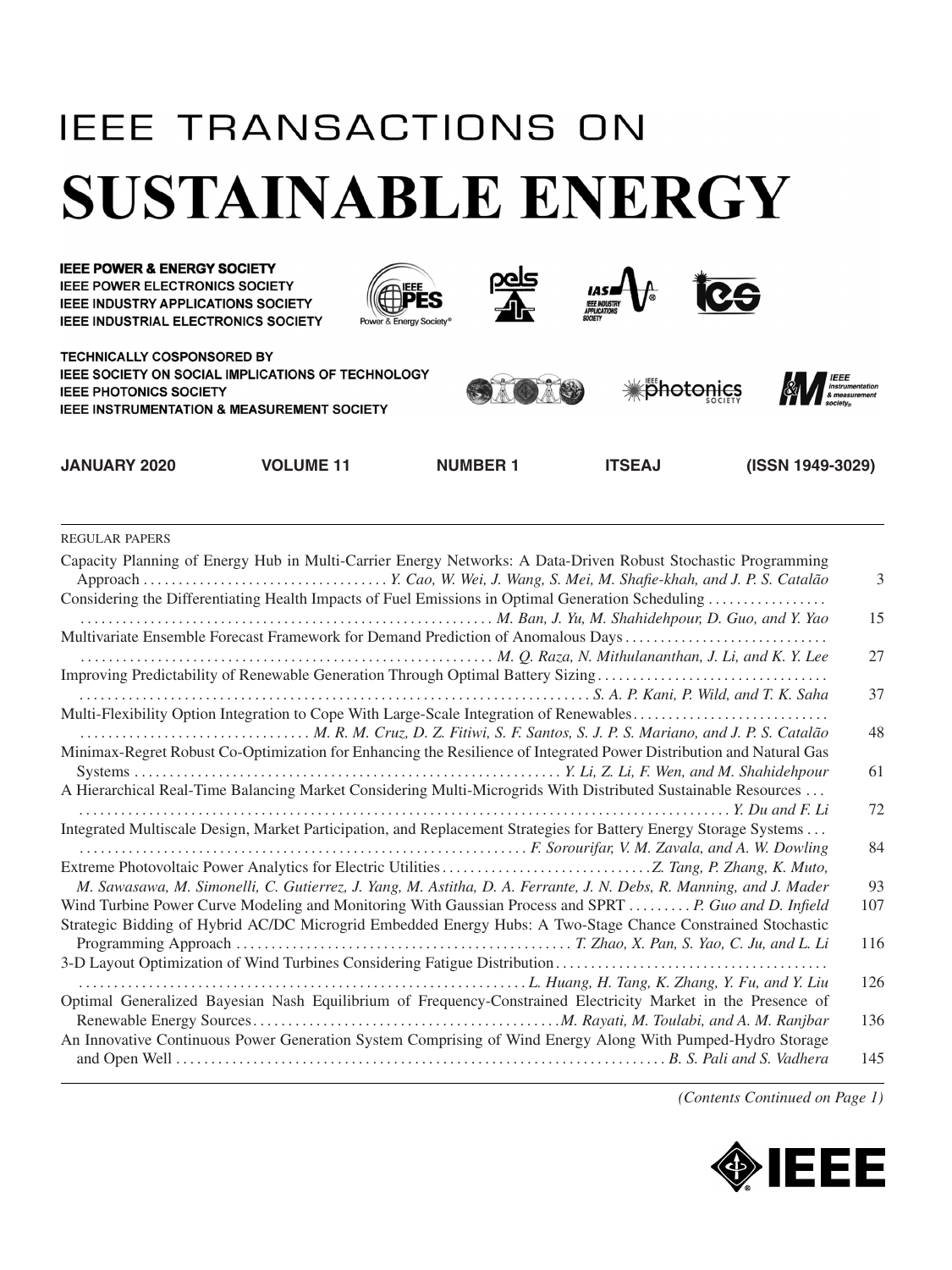| A Novel Approach in Filter Design for Grid-Connected Inverters Used in Renewable Energy Systems                      |     |
|----------------------------------------------------------------------------------------------------------------------|-----|
|                                                                                                                      | 154 |
| Sequence-Based Control Strategy With Current Limiting for the Fault Ride-Through of Inverter-Interfaced Distributed  |     |
|                                                                                                                      | 165 |
| A Heat Current Model for Heat Transfer/Storage Systems and Its Application in Integrated Analysis and Optimization   |     |
|                                                                                                                      | 175 |
| Integrating Gray Data Preprocessor and Deep Belief Network for Day-Ahead PV Power Output Forecast                    |     |
|                                                                                                                      | 185 |
| Extended-State-Observer-Based Distributed Robust Secondary Voltage and Frequency Control for an Autonomous           |     |
| CDF-Based Capacity Estimation Method for Stationary Regenerative Solution in Parallel-Fed DC Urban Subway Transit    | 195 |
|                                                                                                                      | 206 |
| A Biased Min-Consensus-Based Approach for Optimal Power Transaction in Multi-Energy-Router Systems                   |     |
|                                                                                                                      | 217 |
|                                                                                                                      | 229 |
| A Novel Method to Valorize Frequency Support Procurement by Wind Power Plants                                        |     |
|                                                                                                                      | 239 |
| Interval Optimization for Available Transfer Capability Evaluation Considering Wind Power Uncertainty                |     |
|                                                                                                                      | 250 |
| Load Flattening and Voltage Regulation Using Plug-In Electric Vehicle's Storage Capacity With Vehicle Prioritization |     |
|                                                                                                                      | 260 |
| Full-Bridge Converter With Naturally Balanced Modular Cascaded H-Bridge Waveshapers for Offshore HVDC                |     |
|                                                                                                                      | 271 |
| Kalman Filtering Technique for Rooftop-PV System Under Abnormal Grid Conditions  P. Shah and B. Singh                | 282 |
| Double-Time-Scale Coordinated Voltage Control in Active Distribution Networks Based on MPC                           |     |
|                                                                                                                      | 294 |
| Grid Interactive Single-Stage Solar Powered Water Pumping System Utilizing Improved Control Technique                |     |
|                                                                                                                      | 304 |
| Grid-Connected Wind-Solar Cogeneration Using Back-to-Back Voltage-Source Converters                                  |     |
|                                                                                                                      | 315 |
| Identification of Composite Demand Side Model With Distributed Photovoltaic Generation and Energy Storage            |     |
|                                                                                                                      | 326 |
| A Novel Framework of Reservoir Computing for Deterministic and Probabilistic Wind Power Forecasting                  |     |
|                                                                                                                      | 337 |
| A Distributed Control Scheme of Thermostatically Controlled Loads for the Building-Microgrid Community               |     |
|                                                                                                                      | 350 |
| Maximum Production Point Tracking of a High-Temperature Power-to-Gas System: A Dynamic-Model-Based Study             | 361 |
|                                                                                                                      |     |
| LLMLF-Based Control Approach and LPO MPPT Technique for Improving Performance of a Multifunctional                   | 371 |
| Impact of Grid Voltage Feed-Forward Filters on Coupling Between DC-Link Voltage and AC Voltage Controllers in        |     |
|                                                                                                                      | 381 |
| Voltage Security Constrained Stochastic Programming Model for Day-Ahead BESS Schedule in Co-Optimization of          |     |
|                                                                                                                      | 391 |
| Quantifying the Impact of Solar Photovoltaic and Energy Storage Assets on the Performance of a Residential Energy    |     |
|                                                                                                                      | 405 |
| Simultaneous Fast Frequency Control and Power Oscillation Damping by Utilizing PV Solar System as PV-STATCOM         |     |
|                                                                                                                      | 415 |
| Sensorless Maximum Power Extraction Control of a Hydrostatic Tidal Turbine Based on Adaptive Extreme Learning        |     |
|                                                                                                                      | 426 |
| Data-Driven Risk-Averse Two-Stage Optimal Stochastic Scheduling of Energy and Reserve With Correlated Wind Power     |     |
|                                                                                                                      | 436 |
|                                                                                                                      |     |

*(Contents Continued on Page 2)*